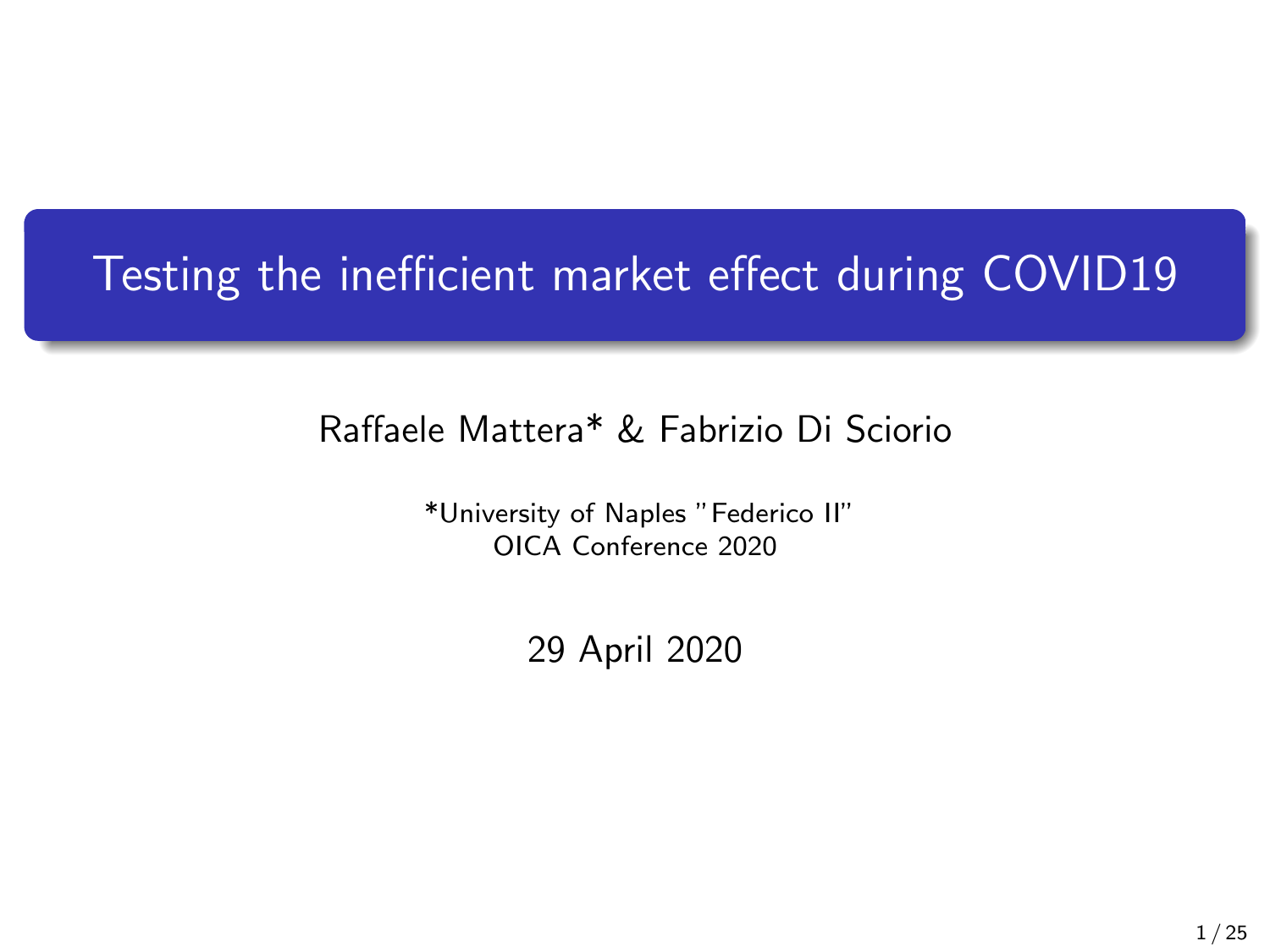### [Research overview](#page-2-0)

### 2 [Motivation](#page-3-0)

- 3 [The impact of Market Inefficiency on daily volatility](#page-5-0) [Data](#page-5-0)
	- **•** [Empirical strategy](#page-6-0)



### **[Results](#page-9-0)**

- [Black Monday \(1987\)](#page-10-0)
- [Lehman Brothers' default \(2008\)](#page-14-0)
- [COVID19 shock](#page-18-0)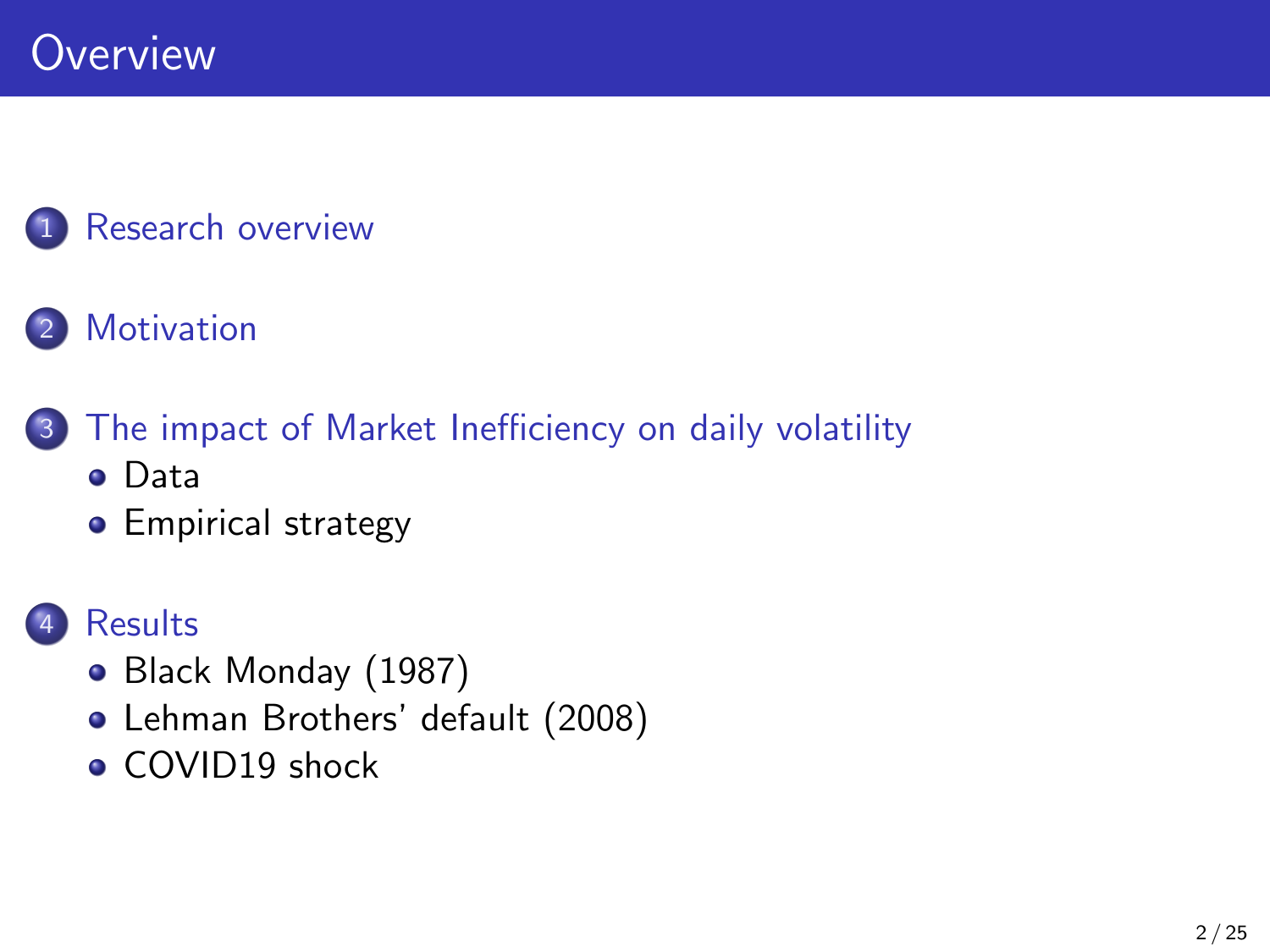- <span id="page-2-0"></span>Aim of this paper is to test the effect of market inefficiency on the daily volatility, that we call "Inefficient Markets Effect" (IME).
- We use the multi-fractional Brownian motion (mBm) framework to build a market inefficiency measure based on the time-varying Hurst exponent  $H(t)$ .
- We investigate IME on three different events: black Monday (1987), Lehman Brothers' default in the 2008 and the COVID19 pandemic shock.
- Whilst before all the shocks we observe a weak explanatory power of inefficiency for volatility, we instead find a strong relationship after them. Then we demonstrate that these events caused higher inefficiency and, therefore, higher volatility.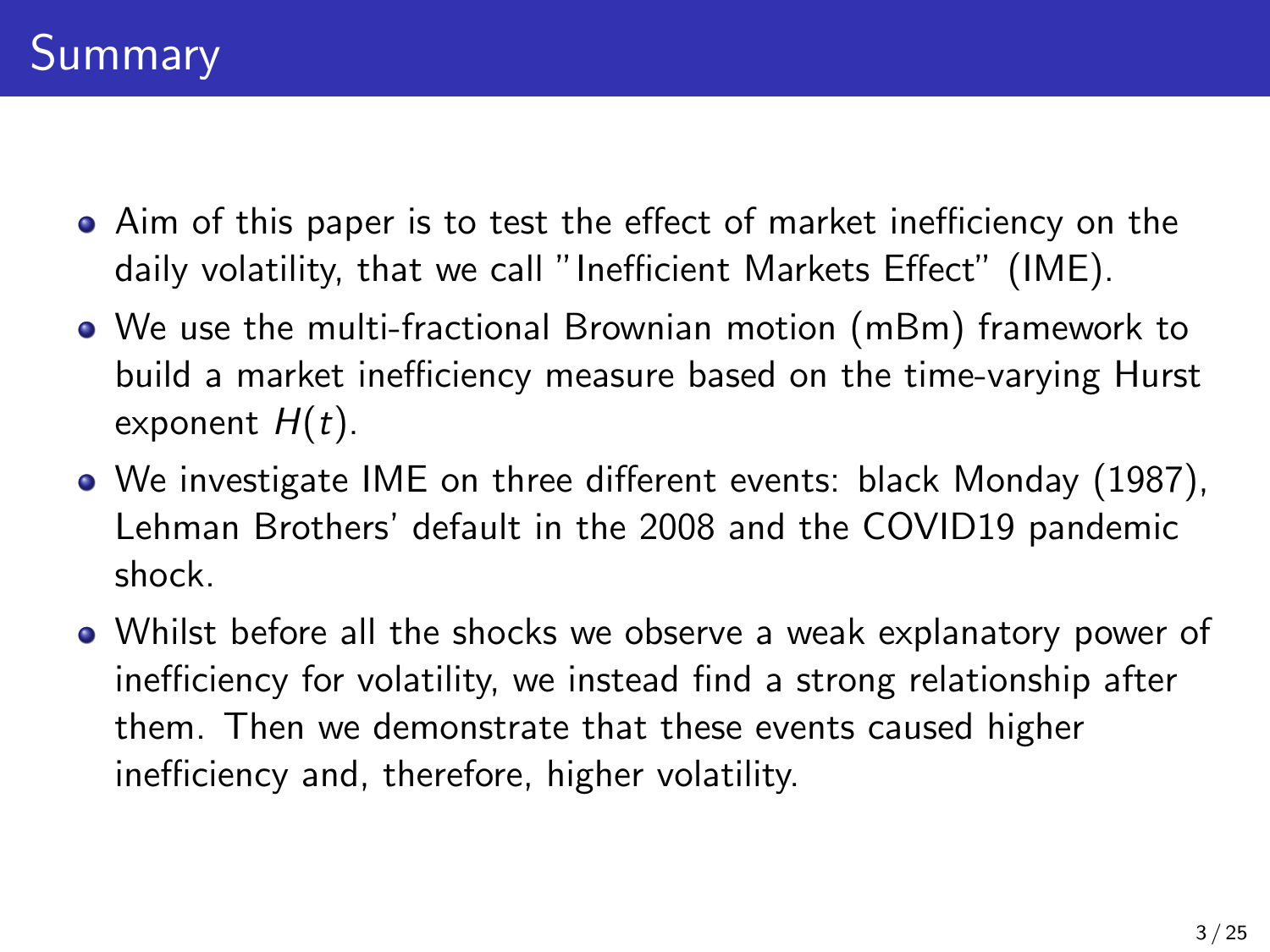## <span id="page-3-0"></span>Motivation (I)

- The concept of efficient market (EMH) is related to the one of randomness. From a mathematical point of view it can be affirmed that the price stocks' variations move as a stochastic process characterized from i.i.d. random variations.
- Volatility has been for long time considered as an indicator of market inefficiency (e.g. [Shiller \[1981\]](#page-24-0)).
- Also from an historical point of view, of particular interest is conditional volatility (e.g. Földvári and Van Leeuwen [2011]) since the presence of volatility clusters clearly represents a deviation from EMH.
- However, [Cochrane \[1991\]](#page-23-1) claimed that actually "volatility does not tell us that markets are inefficient but rather that returns are forecastable".
- Is, therefore, market inefficiency generating volatility?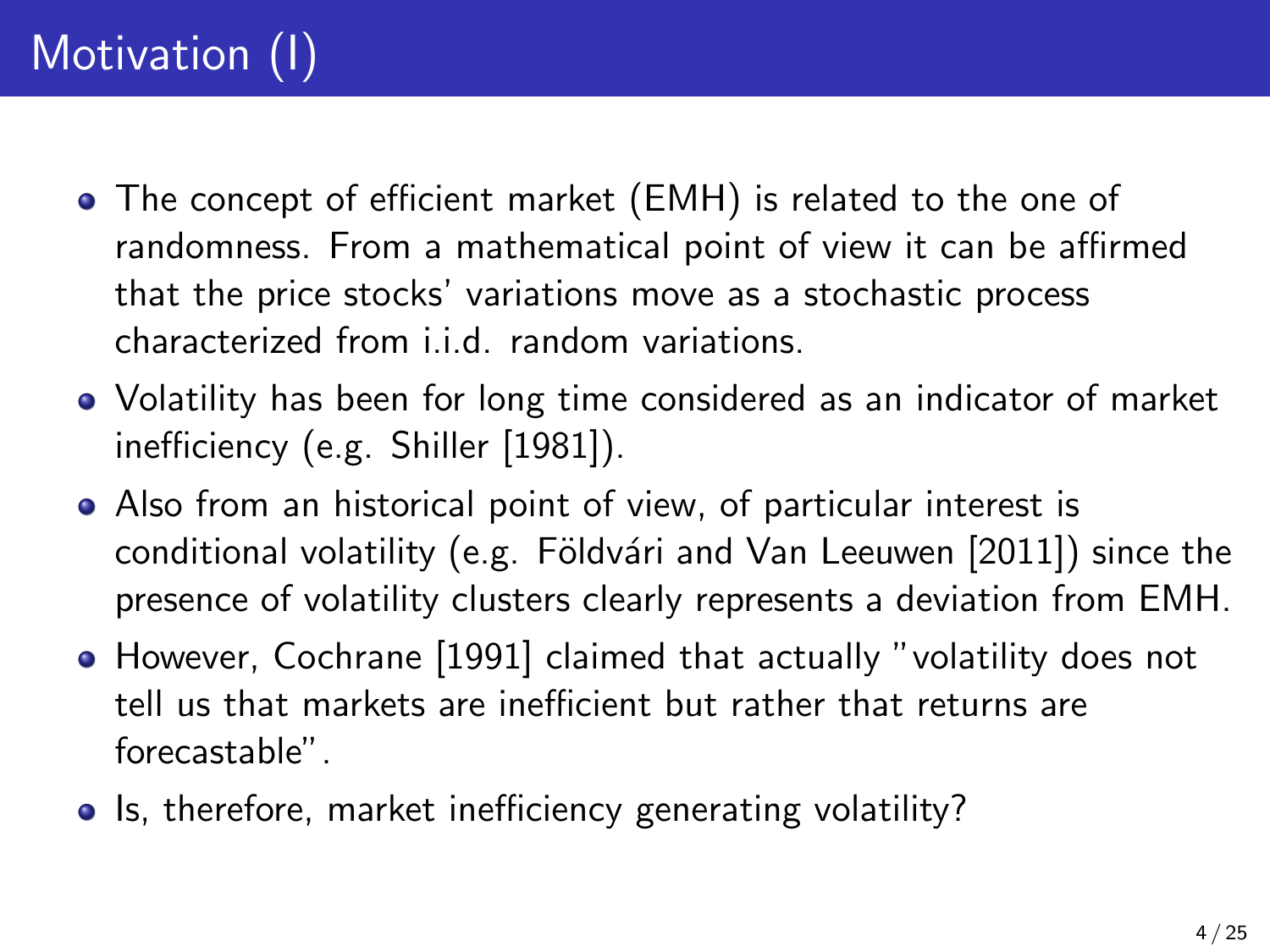## Motivation (II)

- The basic idea of the Efficient Market Hypothesis is that the price variations follows a Geometric Brownian motion (gBm).
- **In financial literature there are many empirical evidences, named** Stylized Facts [\(Cont \[2001\]](#page-23-2)) characterize the time series of an asset return, that are not explained by such assumption.
- A very useful generalization of Brownian motion is represented by the multi-fractional Brownian motion (mBm) (Peltier and Véhel [1995], [Bianchi \[2005\]](#page-22-0)) characterize by time varying Hurst [0,1] exponent named regularity function of mBm.
- Multifractality induced by a the time-varying Hurst exponent is related to the idea of long memory. [\(Lillo and Farmer \[2004\]](#page-24-2), [Granero](#page-24-3) [et al. \[2008\]](#page-24-3))
- Higher values than 0.5 for Hurst exponent indicate persistence of the time series while lower values indicate anti-persistence (e.g. [Bianchi](#page-22-1) [and Pianese \[2018\]](#page-22-1)). Under efficient markets we have unpredictability and Hurst assumes value if 0.5. [\(Bianchi and Pianese \[2007\]](#page-22-2))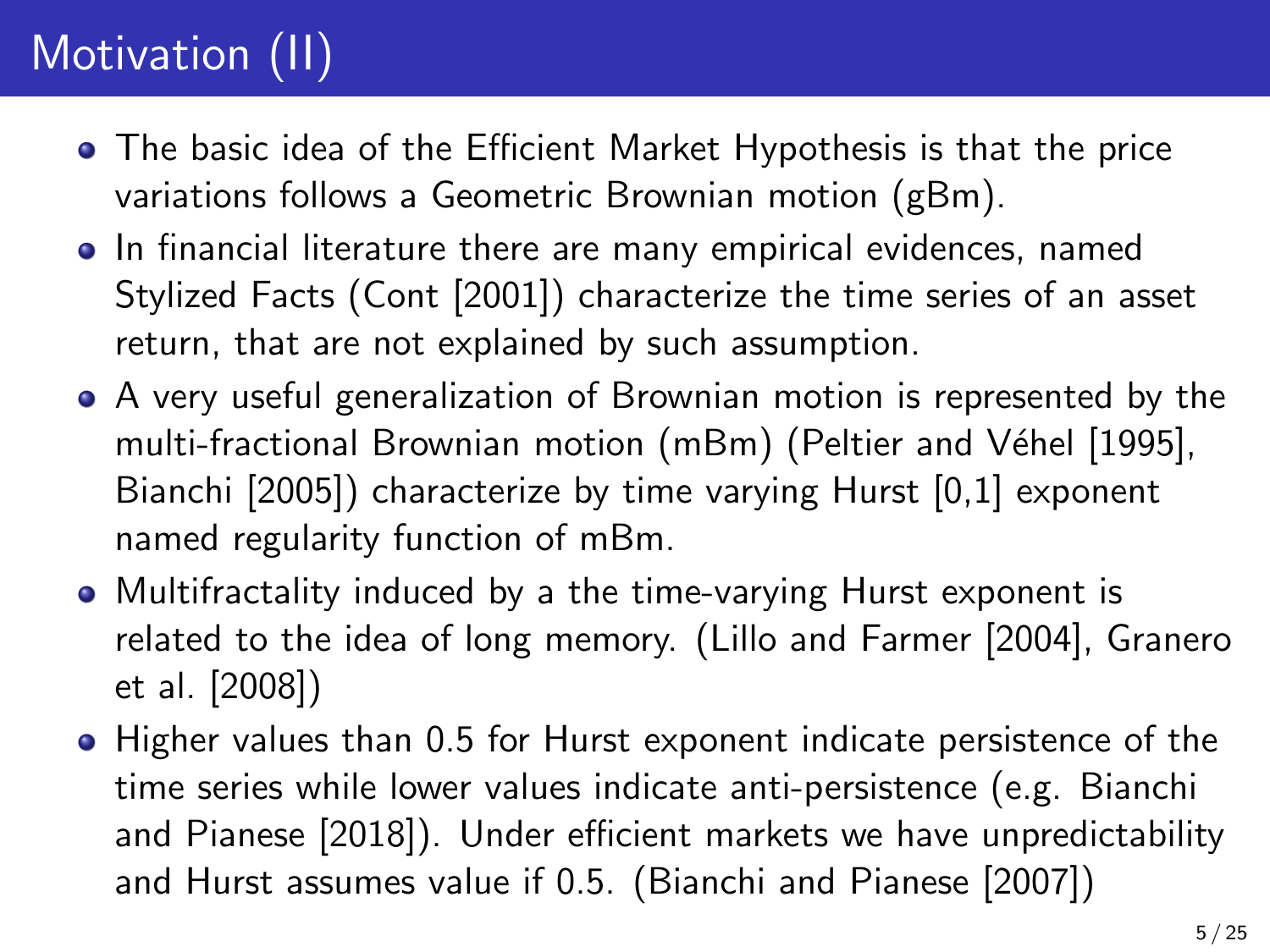- <span id="page-5-0"></span>We consider three different datasets based on adjusted SP500 Index price, the analysis has been conducted by R software (3.5.1).
- $\bullet$  The first time series refers to the period from 01/01/1986 to  $1/06/1988$ , where we consider the shock happened at  $19/10/1987$ .
- $\bullet$  The second refers to the period from 01/01/2007 to 01/09/2009, where we consider the shock happened at 15/09/2008.
- The last refers to the period 04/09/2019 to 02/03/2020, where we consider the shock happened at 21/01/2020.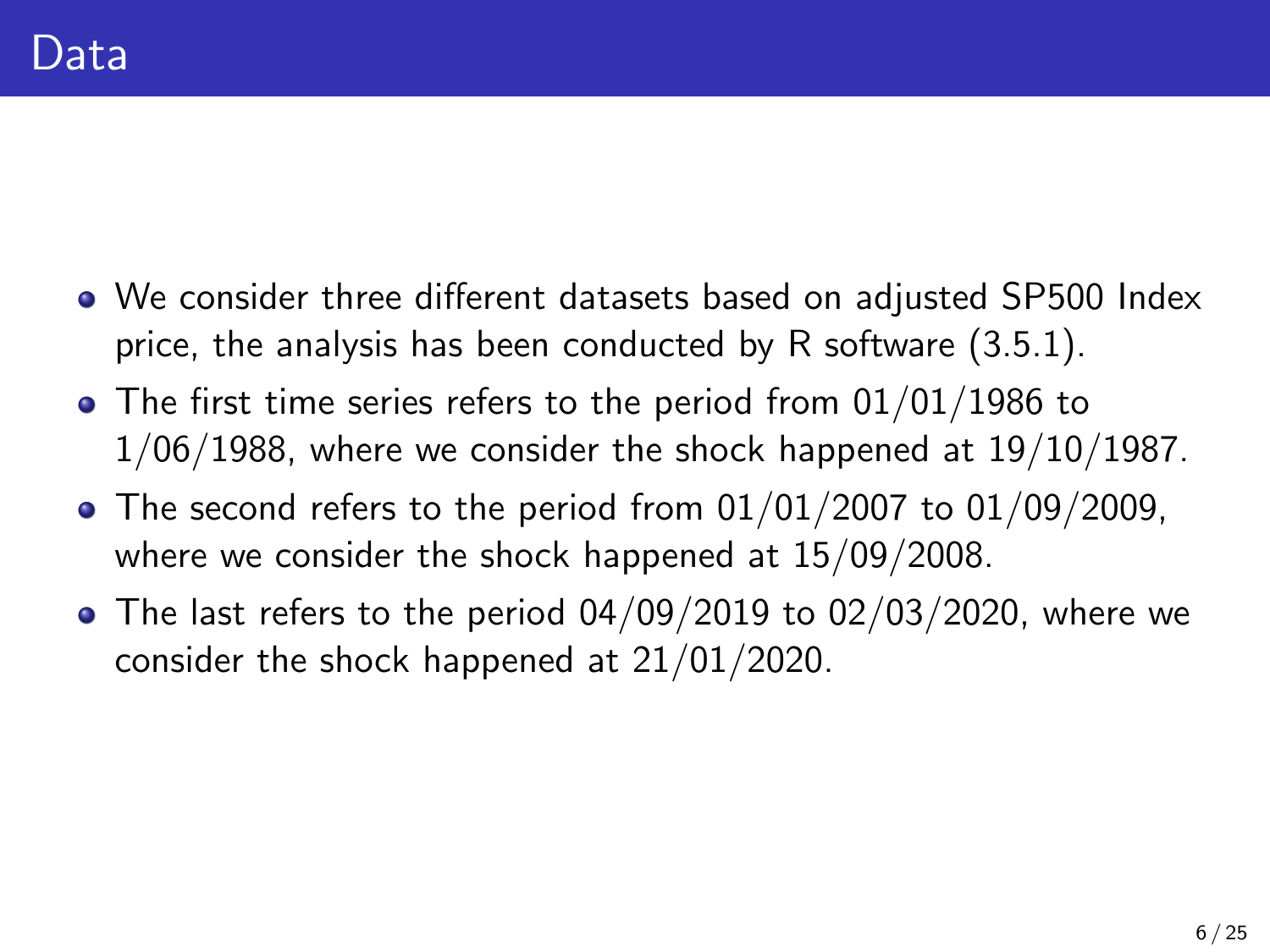### <span id="page-6-0"></span>Volatility estimation: GED-GARCH(1,1)

To measure daily conditional volatility we consider fitted values from a standard GARCH(1,1) model [\(Bollerslev \[1986\]](#page-22-3)):

$$
\sigma_t^2 = \omega + \sum_{i=1}^p \alpha_i z_{t-i}^2 + \sum_{j=1}^q \beta_j \sigma_{t-j}^2
$$
 (1)

For the term  $(z_t:t\geq0)$ , a stochastic process with i.i.d. realizations, we assumed a Generalized Error Distribution [\(Giacalone et al. \[2018\]](#page-23-3), [Cerqueti et al. \[2019\]](#page-22-4)).

• Indeed we tested for the best distributional assumption for modelling returns' volatility (following [Mattera and Giacalone \[2018\]](#page-24-4), [Cerqueti](#page-23-4) [et al. \[2020\]](#page-23-4)), finding always the GED as the best parametric specification for all the different datasets.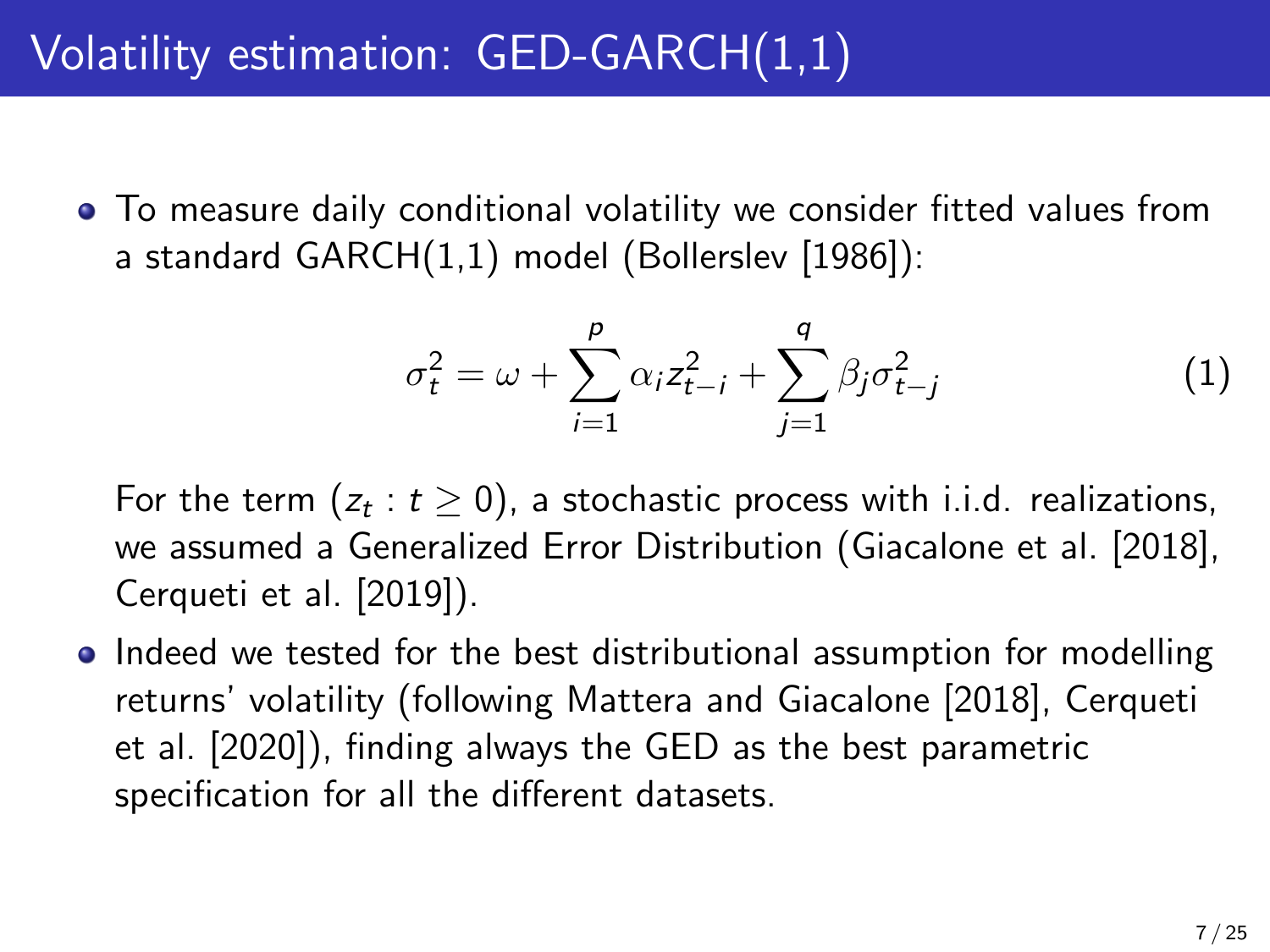## Inefficiency measure:  $I(t)$

• Then we introduce a new measure of market inefficiency  $I(t) = 0.5 - H(t)$  given by the difference between theoretical Hurst exponent value of 0.5 under efficient markets and the empirical Hurst value estimated via AMBE method of Bianchi et al. (2013).



Figure: Inefficiency measure during COVID19 pandemic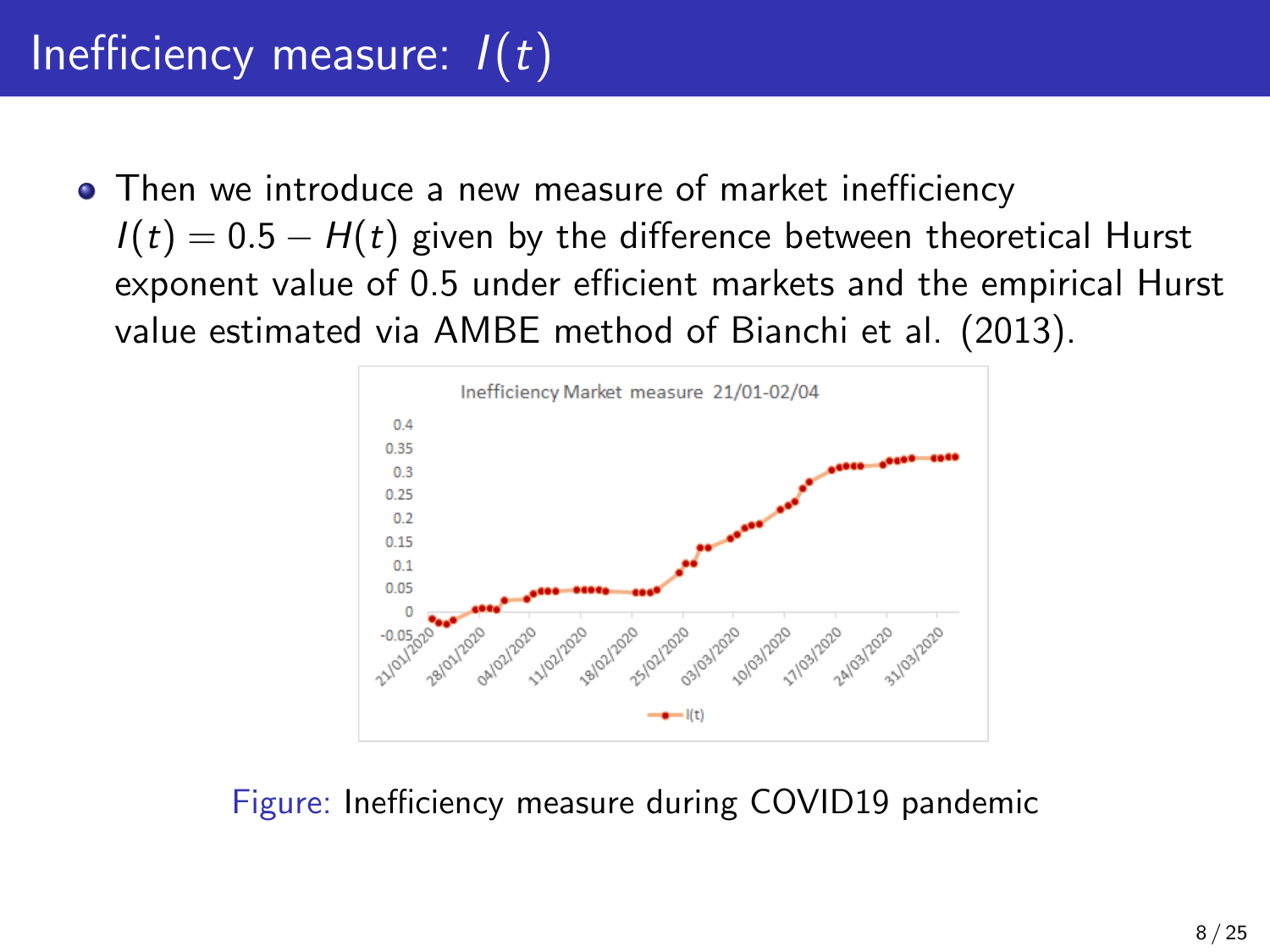**•** Fitst we consider the following linear regression:

$$
\sigma_t = \alpha + \beta I(t) + \epsilon_t \tag{2}
$$

where  $\sigma_t$  is the daily conditional volatility obtained from a GED-GARCH(1,1),  $I(t)$  the inefficiency measure defined before and  $\epsilon_t$ the error term.

- Equation (1) is estimated via OLS both before and after the shock happened. We first compare the explanatory power in terms of  $\mathsf{R}^2$  of the two regressions and then we compare the fitted values from (1) with the empirical one by computing MSE.
- Then we investigate also the following relationship:

$$
\sigma_t = \alpha + \beta I(t) + \gamma D + \delta I(t) * D + \epsilon_t \tag{3}
$$

where  $D$  is a dummy variable that takes value of 0 in absence of the shock and 1 otherwise.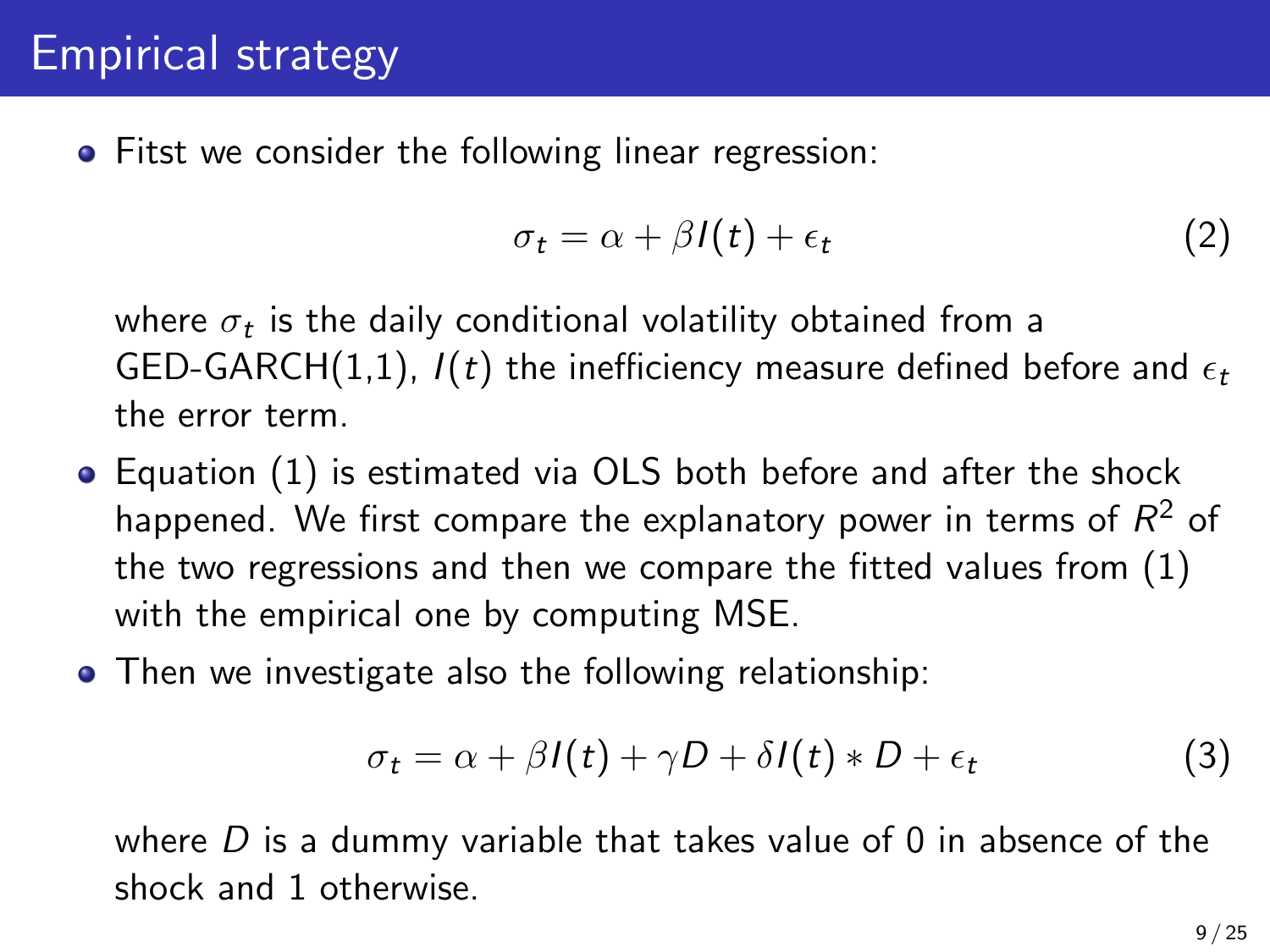## <span id="page-9-0"></span>Black Monday shock (1987)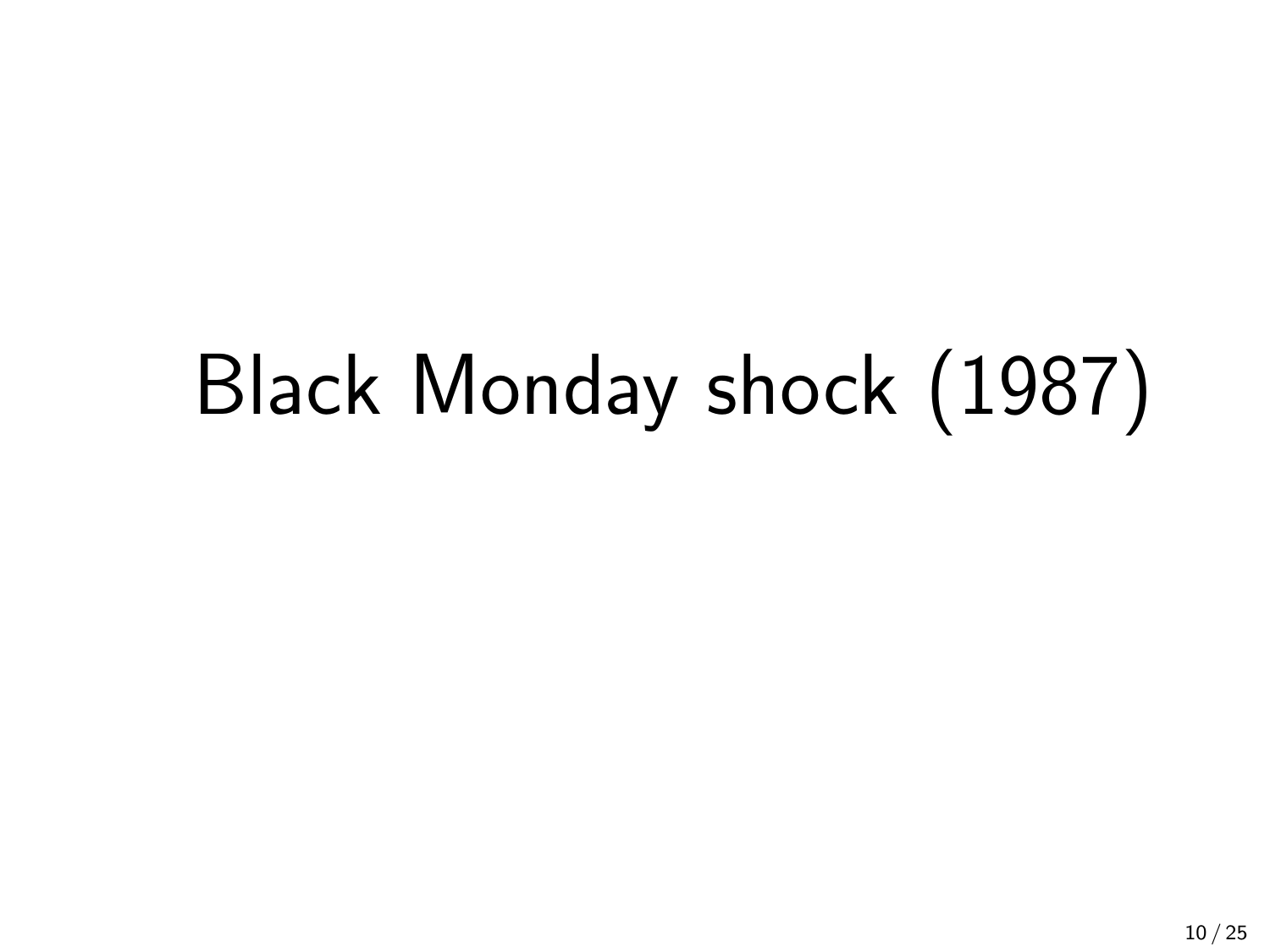### <span id="page-10-0"></span>Black Monday (1987): results (I)



Figure: Volatility vs Inefficiency during "Black Monday" shock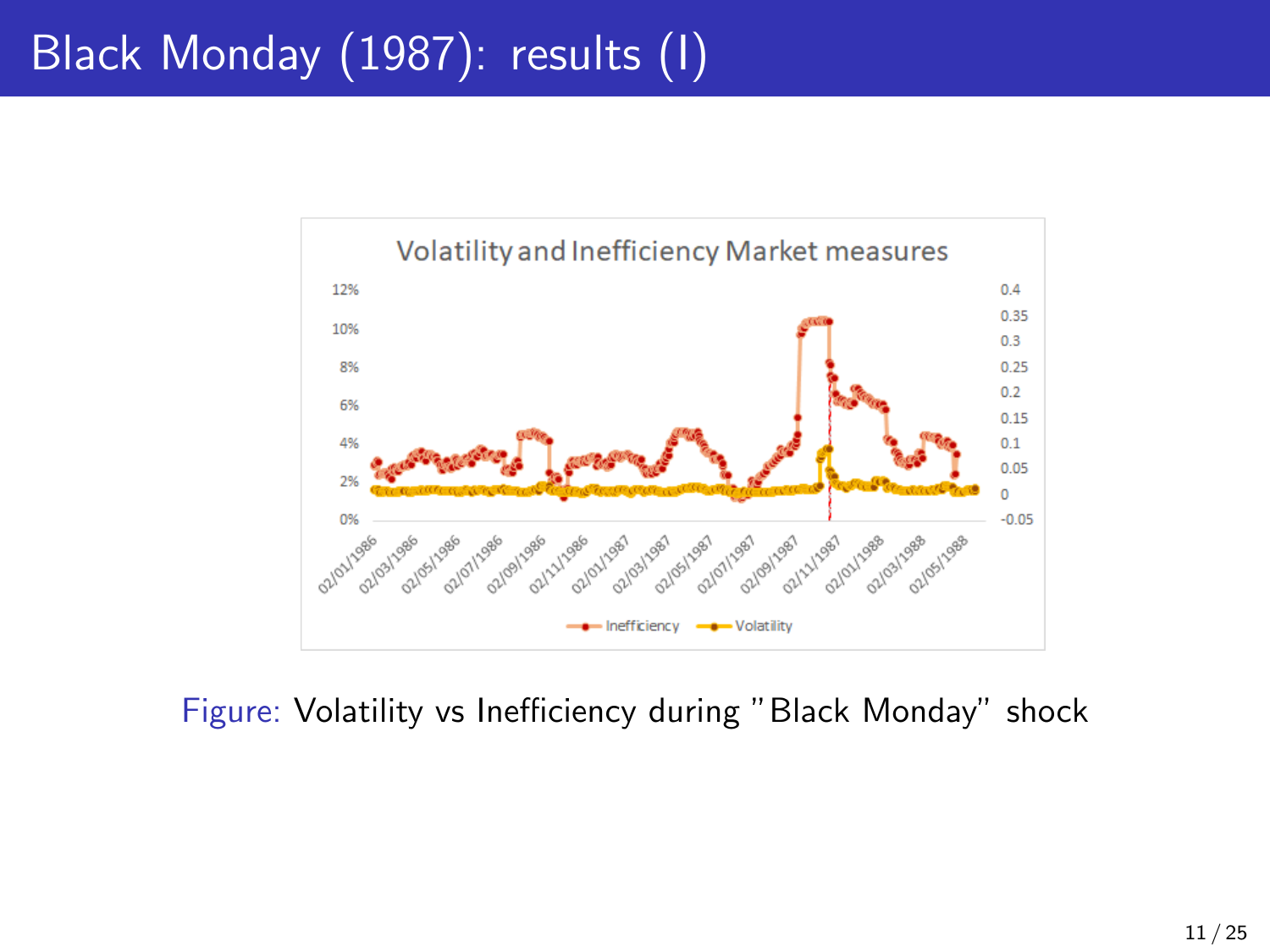According to regression (1) we get the following results:

|          | Estimate      | S.E.       | Estimate       | S.E.      |
|----------|---------------|------------|----------------|-----------|
| $\alpha$ | 0.0052564***  | 0.0003822  | $0.006321***$  | 0.000543  |
| ß        | 0.0873364 *** | 0.0033755  | $0.054558$ *** | 0.003774  |
| F        |               | $669.4***$ |                | $209***$  |
| $R^2$    |               | 59%        |                | 69%       |
| MSE.     |               | 1.26%      |                | $0.061\%$ |

Note: \*\*\* means significance at  $1\%$ , \*\* at  $5\%$  and \* at  $10\%$ , S.E. means HAC standard errors. Results to the left refer to regression (1) before the shock, results to the right after it happened.

We get evidence of both higher  $R^2$  and lower MSE for relationship estimated after the shock.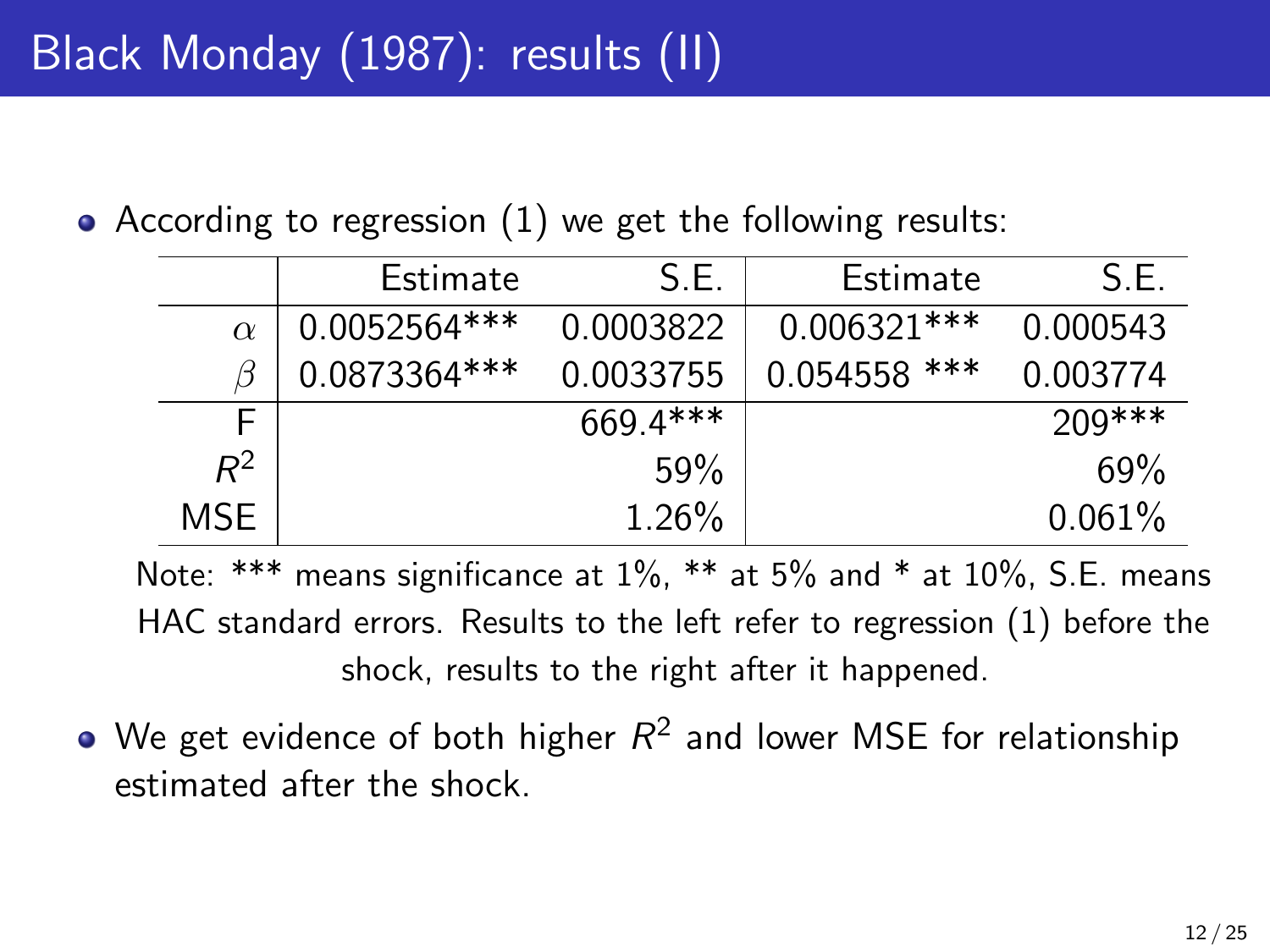According to regression (2), instead, we get the following results:

|           | Estimate  | HAC S.E. |         | t-value p-value |
|-----------|-----------|----------|---------|-----------------|
| $\alpha$  | 0.0053    | 0.0003   | 15.15   | 0.0000          |
| ß         | 0.0873    | 0.0031   | 28.49   | 0.0000          |
| $\gamma$  | 0.0011    | 0.0012   | 0.87    | 0.3827          |
| $\lambda$ | $-0.0328$ | 0.0087   | $-3.78$ | 0.0002          |

• Higher inefficiency generates higher volatility, while the event had not a significant effect on  $\sigma_t.$  What we observe, moreover, is that in presence of the shock inefficiency generated a perverse negative effect on volatility.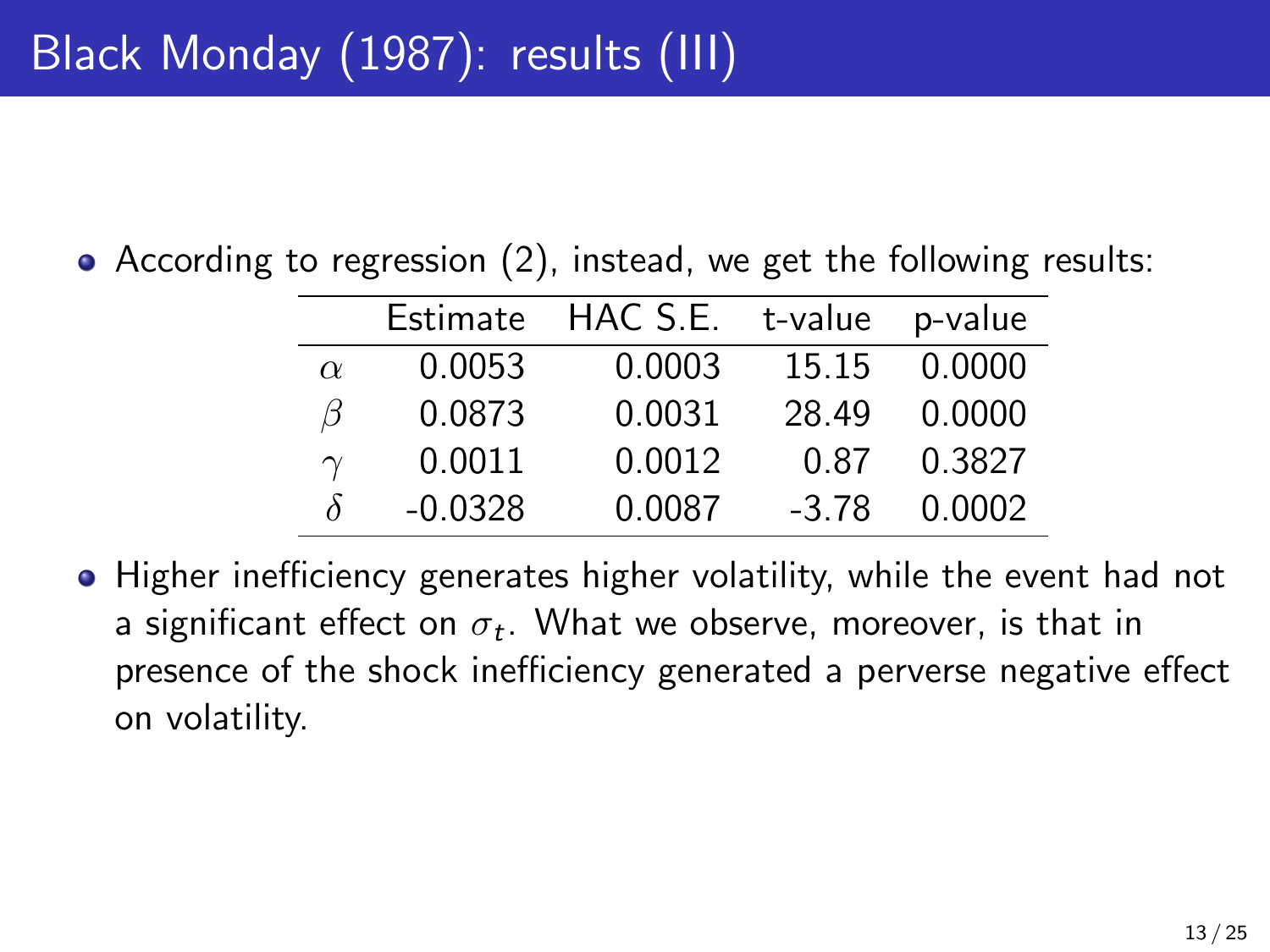# Lehman's' Brother default shock (2008)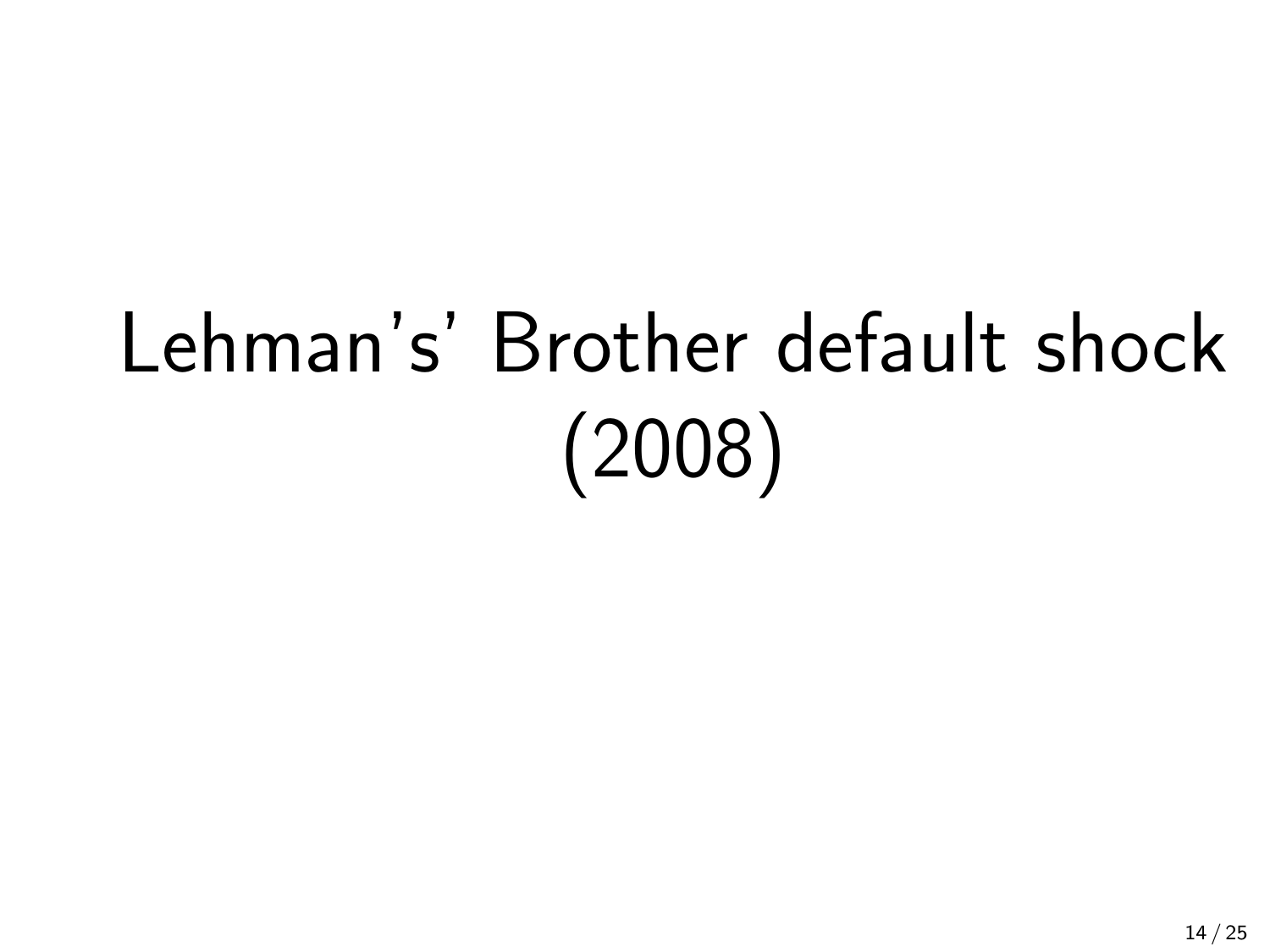### <span id="page-14-0"></span>Lehman Brothers' default (2008): results (I)



Figure: Volatility vs Inefficiency during 2008 financial crisis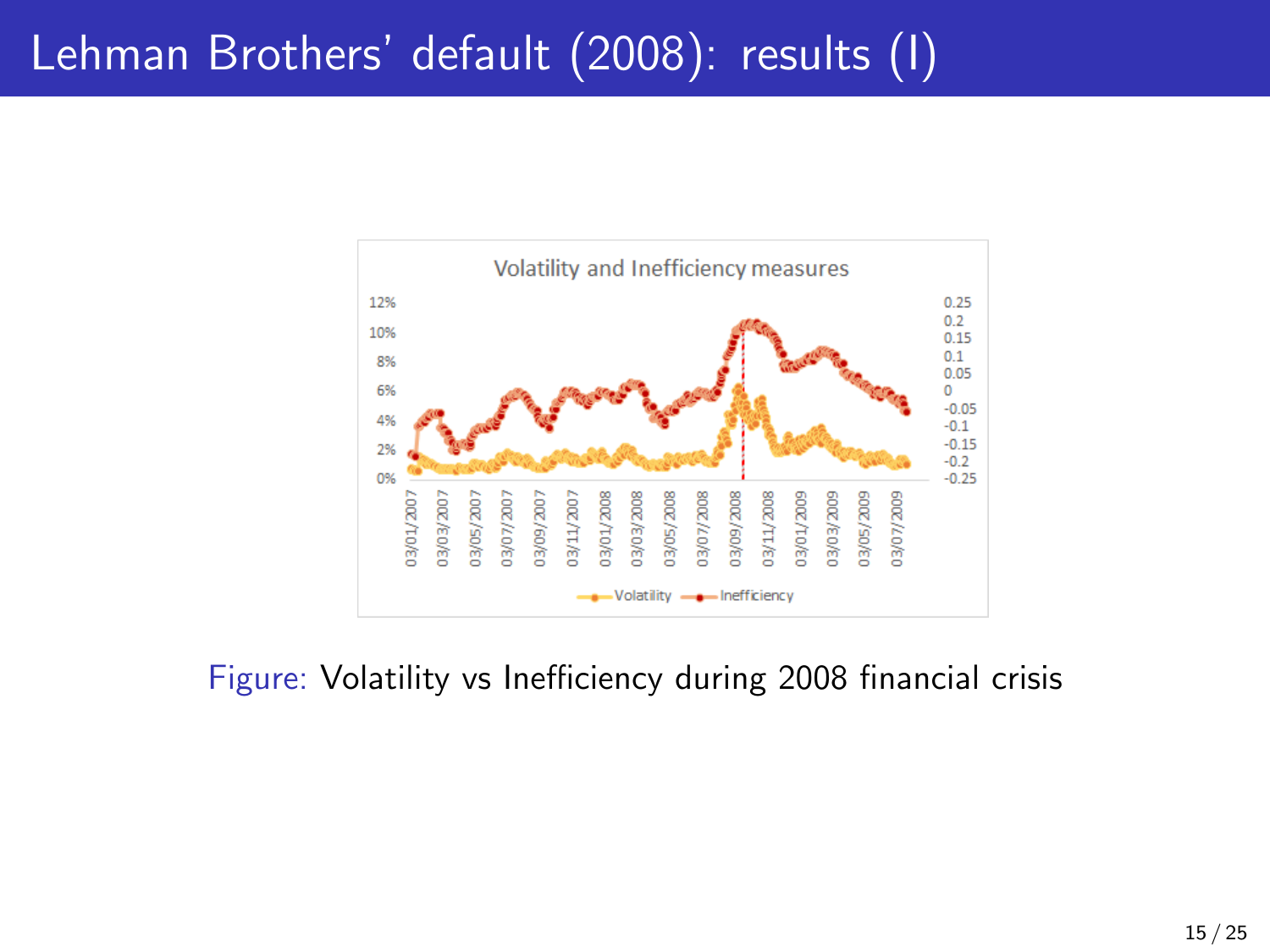According to regression (1) we get the following results:

|          | Estimate      | S F        | Estimate       | S.E.       |
|----------|---------------|------------|----------------|------------|
| $\alpha$ | 0.0180013***  | 0.0002589  | $0.008728$ *** | 0.001365   |
| ß        | 0.0969826 *** | 0.0034065  | $0.182667$ *** | 0.009731   |
| F        |               | $810.5***$ |                | $352.4***$ |
| $R^2$    |               | 43.61%     |                | 93.68%     |
| MSE.     |               | 0.93%      |                | 0.21%      |

Note: \*\*\* means significance at  $1\%$ , \*\* at  $5\%$  and \* at  $10\%$ , S.E. means HAC standard errors. Results to the left refer to regression (1) before the shock, results to the right after it happened.

We get evidence of both higher  $R^2$  and lower MSE for relationship estimated after the shock.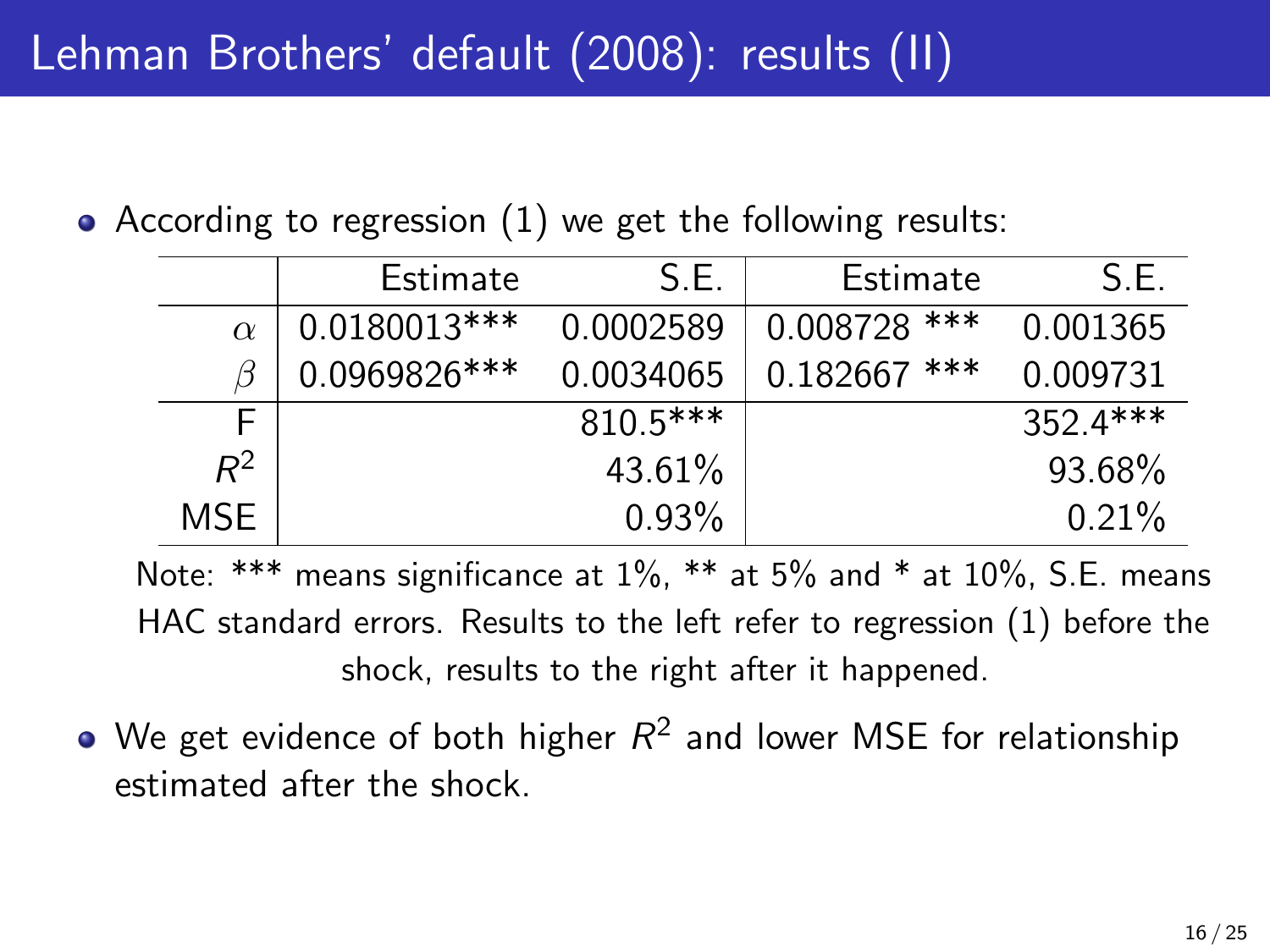### Lehman Brothers' default (2008): results (III)

According to regression (2), instead, we get the following results:

| Estimate  |        | t-value  | p-value |
|-----------|--------|----------|---------|
| 0.0180    | 0.0002 | 72.64    | 0.0000  |
| 0.0970    | 0.0033 | 29.74    | 0.0000  |
| $-0.0049$ | 0.0005 | $-9.29$  | 0.0000  |
| 0.0485    | 0.0055 | 8.84     | 0.0000  |
|           |        | HAC S.E. |         |

• For this sample, inefficiency is again associated to higher volatility levels. Despite the significance of the shock, it had a very weak role in determining levels of  $\sigma_t$  alone, while the strength of this relationship increased of 10 times by considering the role of inefficiency during that period.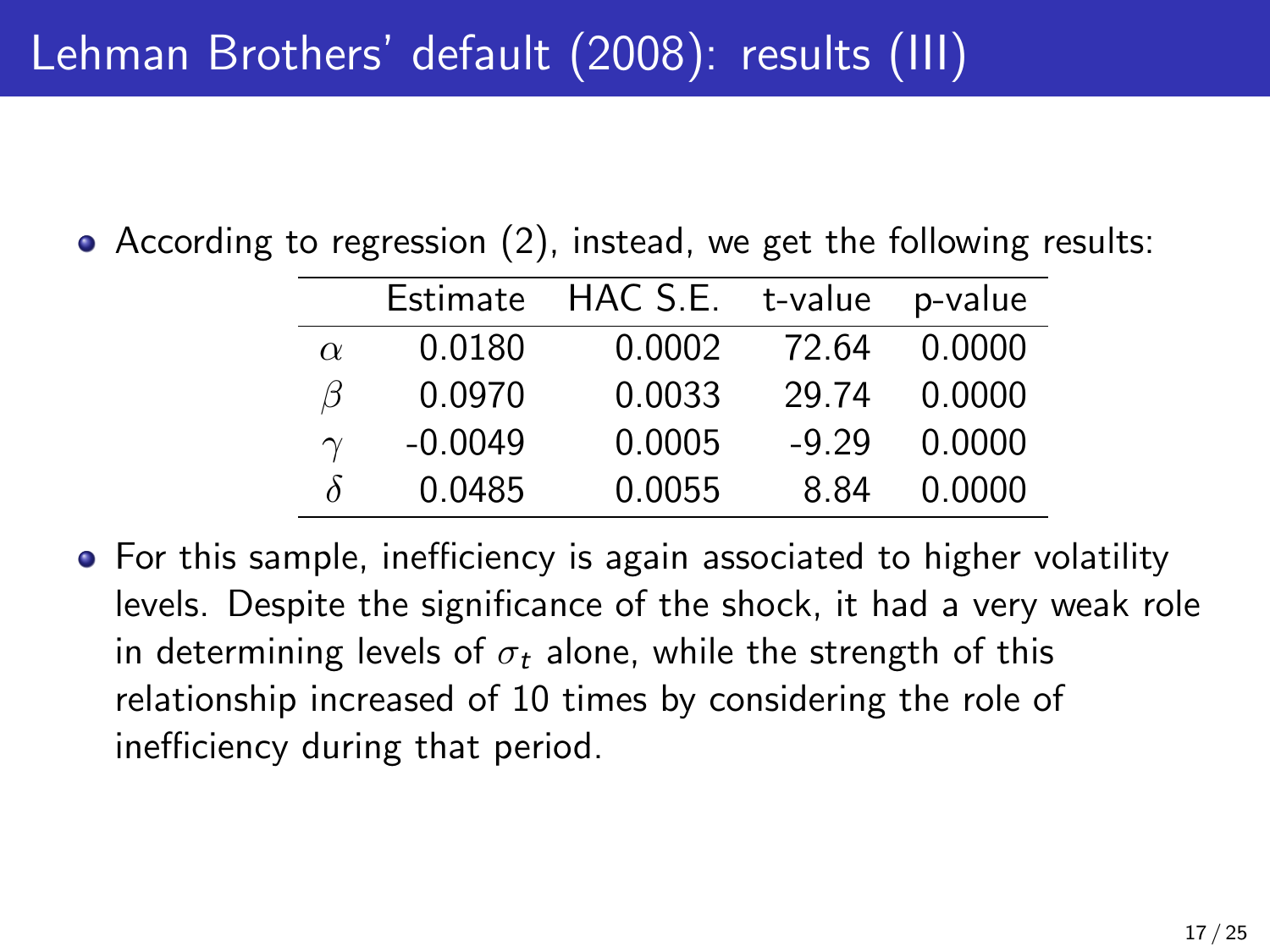## COVID19 pandemic shock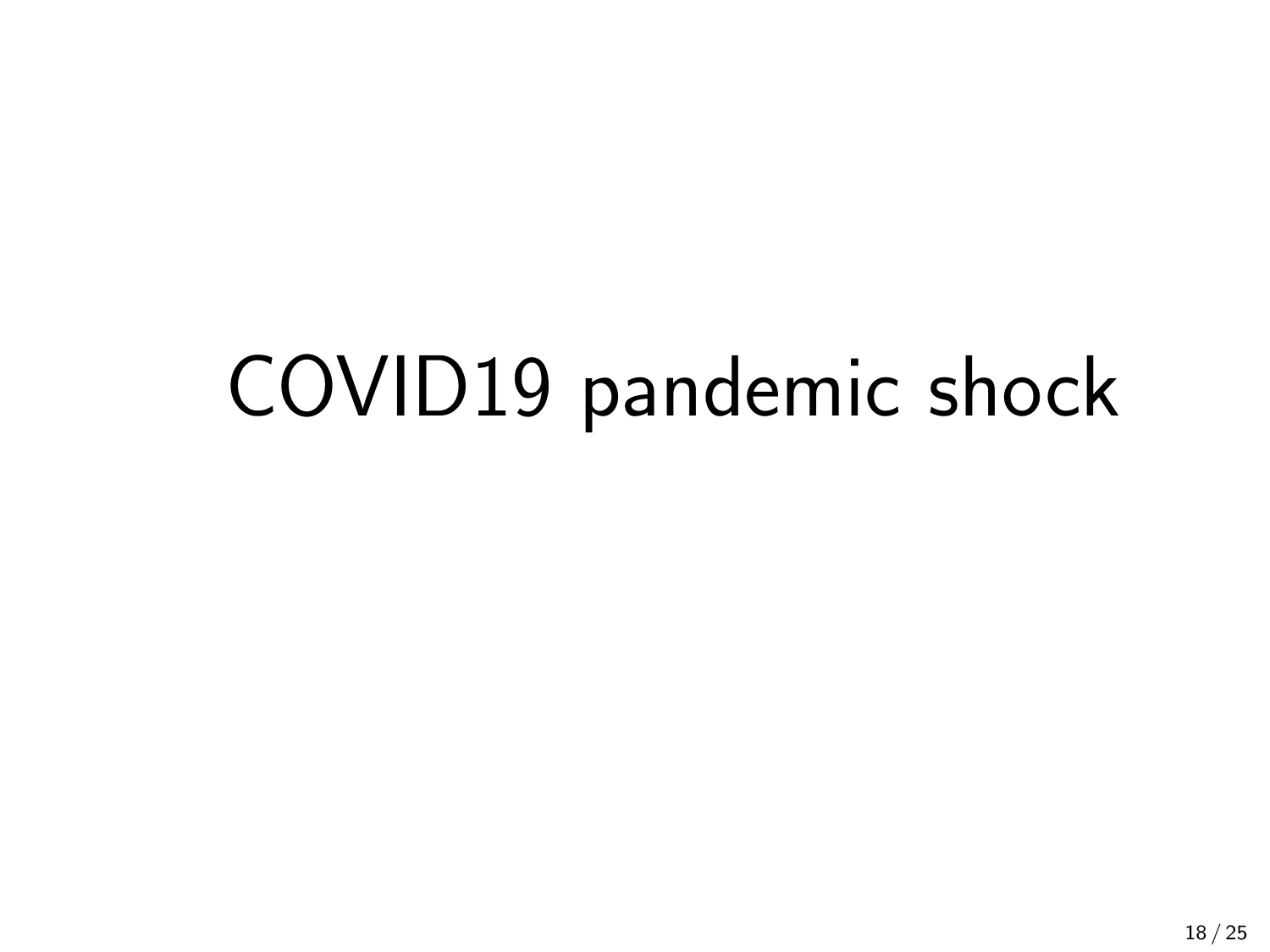### <span id="page-18-0"></span>COVID19 shock: results



#### Figure: Volatility vs Inefficiency during COVID19 pandemic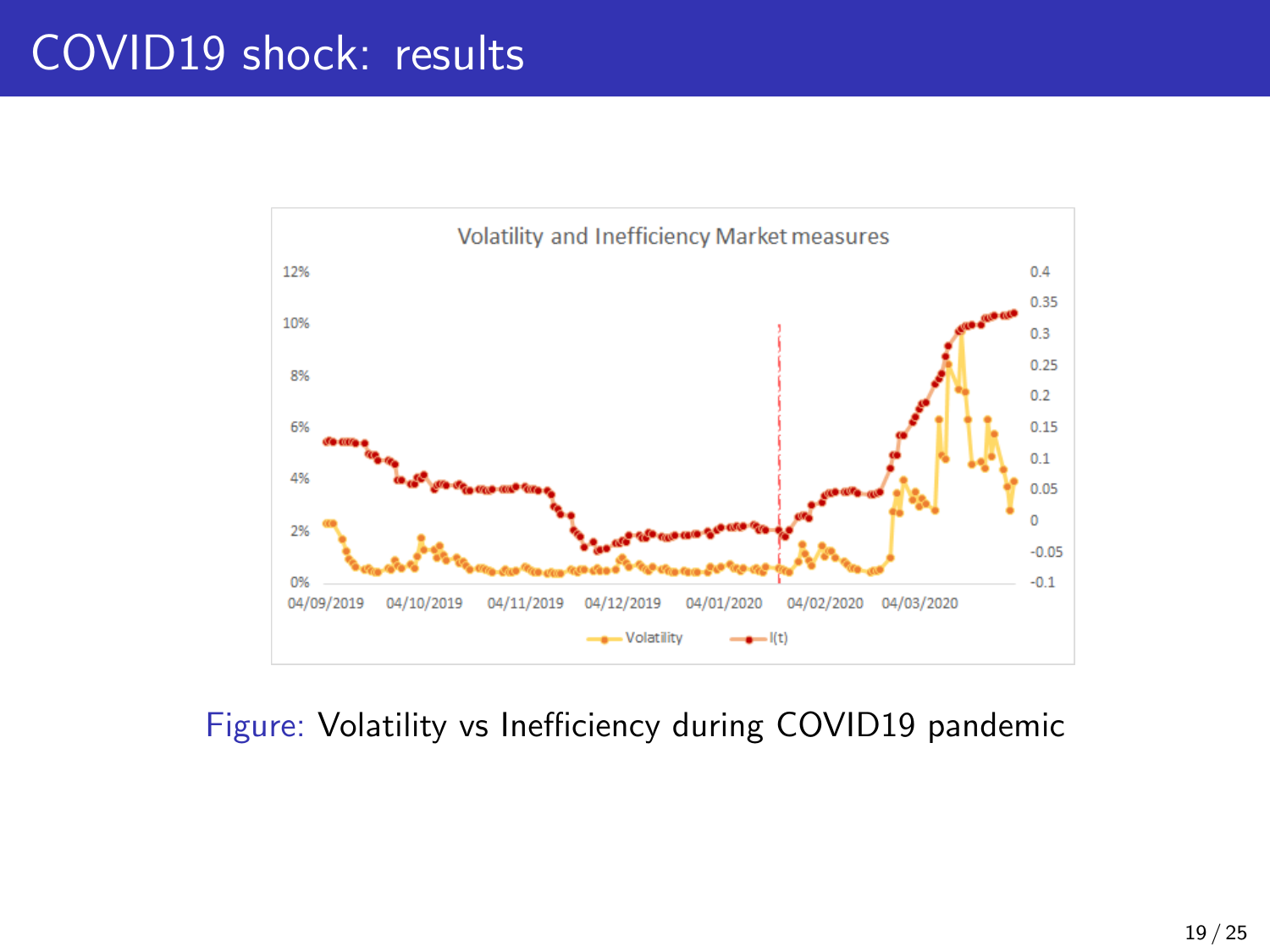• According to regression (1) we get the following results:

|            | Estimate      | S.E.       | Estimate    | S.E.       |
|------------|---------------|------------|-------------|------------|
| $\alpha$   | $0.006163***$ | 0.001249   | 0.052382*** | 0.003095   |
| ß          | $-0.006146$   | 0.010264   | 0.518782*** | 0.054044   |
| F          |               | 0.3585     |             | $92.14***$ |
| $R^2$      |               | <b>23%</b> |             | 87%        |
| <b>MSE</b> |               | 1.01%      |             | 0.13%      |

Note: \*\*\* means significance at 1%, \*\* at 5% and \* at 10%, S.E. means HAC standard errors. Results to the left refer to regression (1) before the shock, results to the right after it happened.

For the third time we evidence of both higher  $R^2$  for relationship estimated after the shock. Moreover, the model is not statistically significant for the considered period before the shock.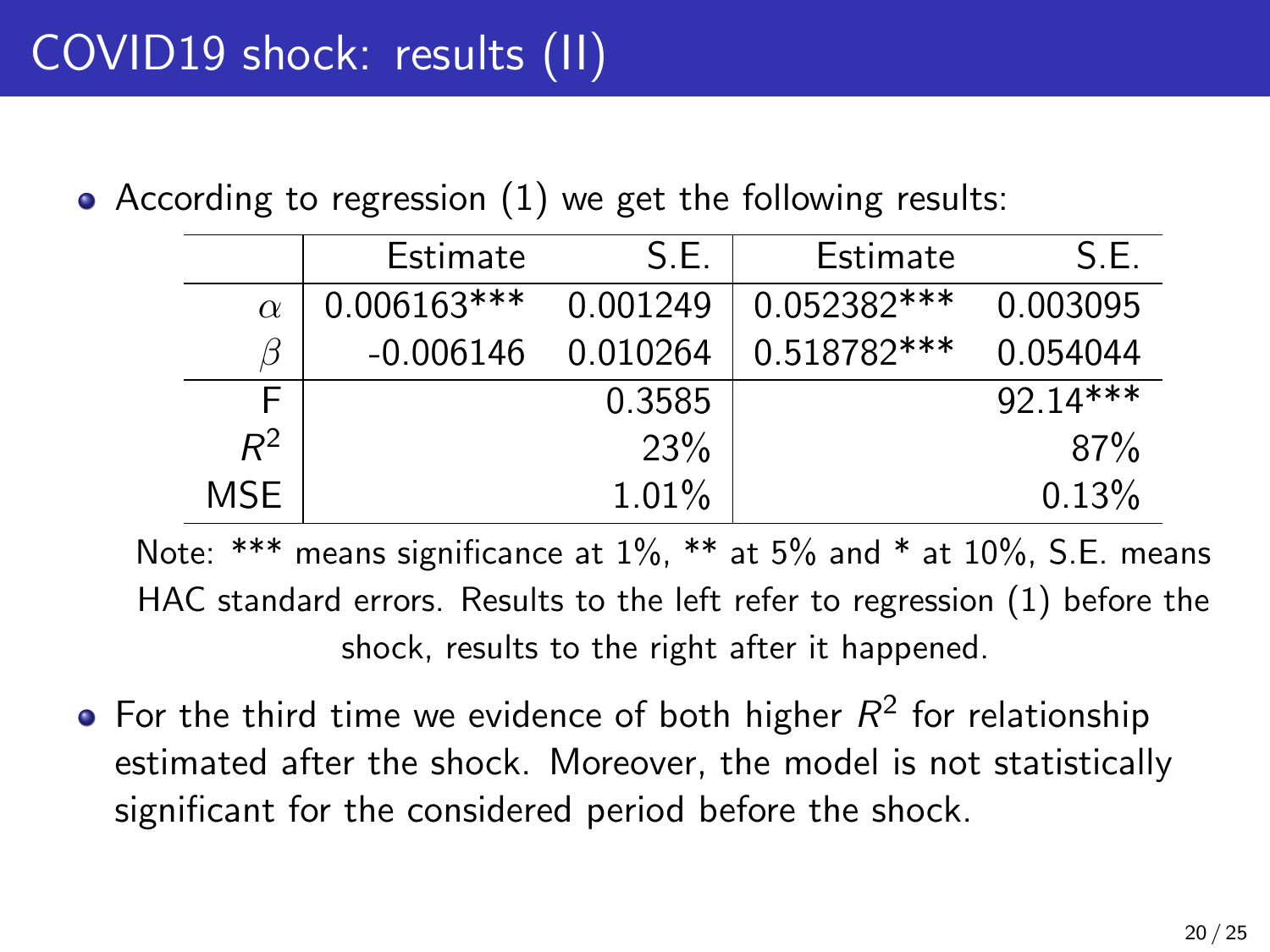According to regression (2), instead, we get the following results:

|          | Estimate  | Std. Error t-value |         | p-value |
|----------|-----------|--------------------|---------|---------|
| $\alpha$ | 0.0062    | 0.0030             | 2.04    | 0.0428  |
| ß        | $-0.0061$ | 0.0248             | $-0.25$ | 0.8045  |
| $\gamma$ | 0.0463    | 0.0036             | 12.94   | 0.0000  |
| δ        | 0.5298    | 0.0424             | 12.50   | 0.0000  |

COVID19 pandemic shock is very peculiar for several reasons. First inefficiency does not seem to play an important role in determining volatility. Then, despite the event generated higher volatility levels, once again the strength of this relationship increases about 10 times if we account for the higher inefficiency generated by the pandemic.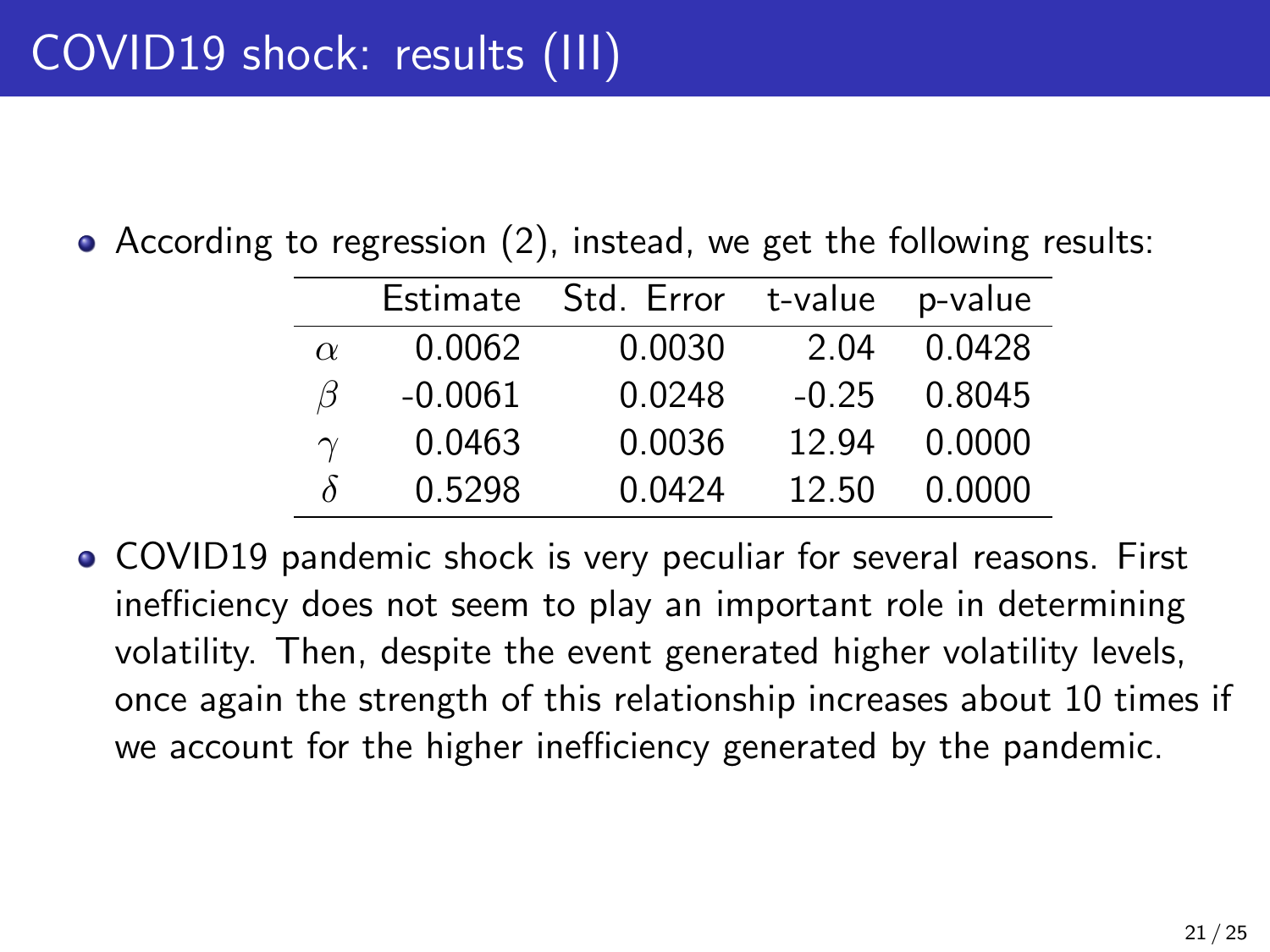- According to the multifractional Brownian motion framework we developed an inefficiency measure  $I(t)$ .
- Whilst before all the shocks we observe a weak explanatory power of inefficiency for volatility, we instead find a strong relationship after them for all the three considered financial crisis.
- We provided evidence that these events, if considered alone, have a 10 times lower impact than the case of joint effect with market inefficiency.
- Therefore we conclude that shocks cause higher inefficiency that further increase volatility levels.
- What next? Investigating more shocks, conducting several robustness checks with alternative volatility measures (e.g. VIX) as well as inefficiency measures.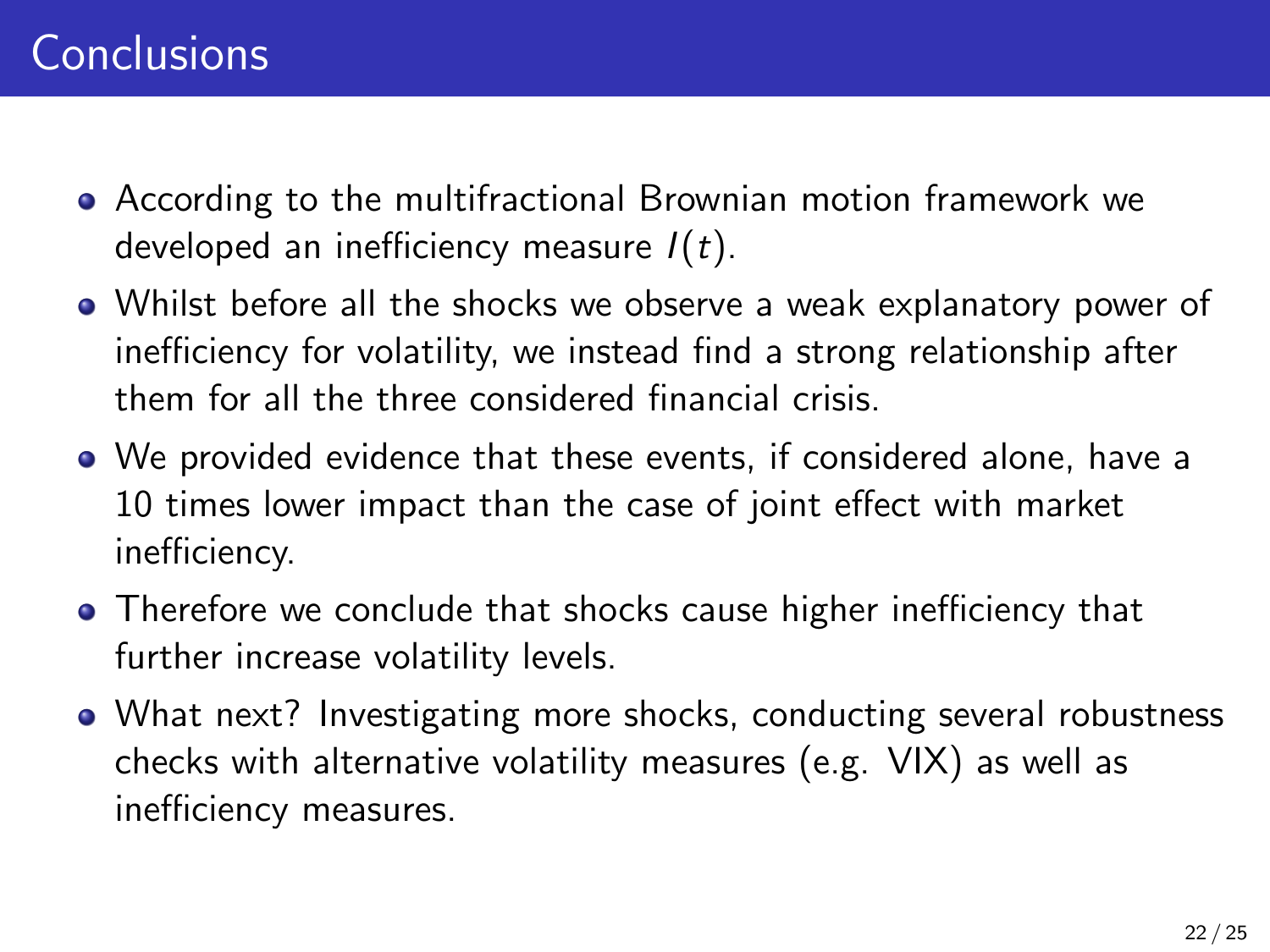### References I

- <span id="page-22-0"></span>S. Bianchi. Pathwise identification of the memory function of multifractional brownian motion with application to finance. International Journal of Theoretical and Applied Finance, 8(02): 255–281, 2005.
- <span id="page-22-2"></span>S. Bianchi and A. Pianese. Modelling stock price movements: multifractality or multifractionality? Quantitative Finance, 7(3): 301–319, 2007.
- <span id="page-22-1"></span>S. Bianchi and A. Pianese. Time-varying hurst–hölder exponents and the dynamics of (in) efficiency in stock markets. Chaos, Solitons & Fractals, 109:64–75, 2018.
- <span id="page-22-3"></span>T. Bollerslev. Generalized autoregressive conditional heteroskedasticity. Journal of econometrics, 31(3):307–327, 1986.
- <span id="page-22-4"></span>R. Cerqueti, M. Giacalone, and D. Panarello. A generalized error distribution copula-based method for portfolios risk assessment. Physica A: Statistical Mechanics and its Applications, 524:687–695, 2019.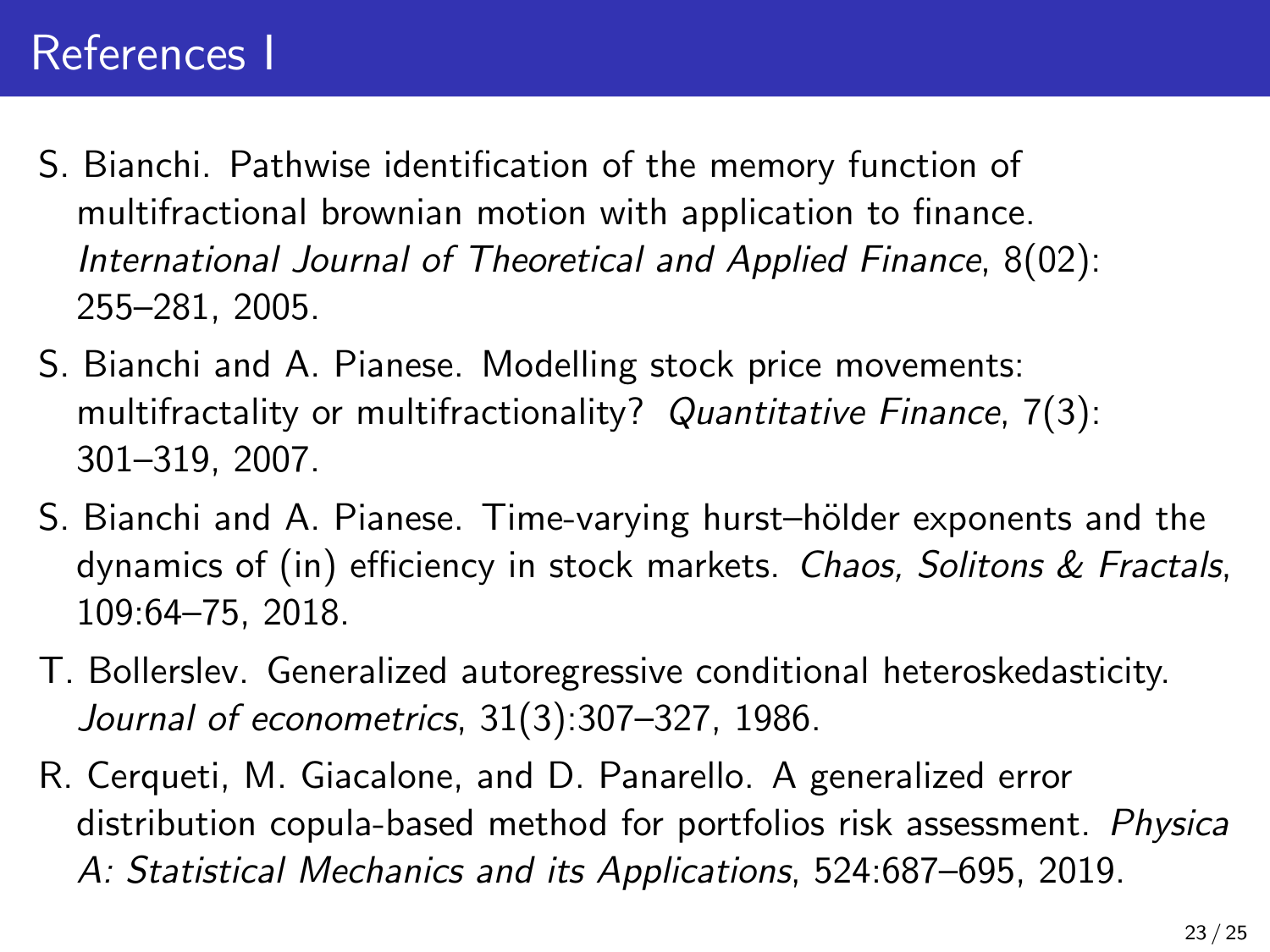- <span id="page-23-4"></span>R. Cerqueti, M. Giacalone, and R. Mattera. Skewed non-gaussian garch models for cryptocurrencies volatility modelling. Information Sciences, 2020.
- <span id="page-23-1"></span>J. H. Cochrane. Volatility tests and efficient markets. Journal of Monetary Economics, 27:463–485, 1991.
- <span id="page-23-2"></span>R. Cont. Empirical properties of asset returns: stylized facts and statistical issues. Quantitative Finance, 2001.
- <span id="page-23-0"></span>P. Földvári and B. Van Leeuwen. What can price volatility tell us about market efficiency? conditional heteroscedasticity in historical commodity price series. Cliometrica, 5(2):165–186, 2011.
- <span id="page-23-3"></span>M. Giacalone, D. Panarello, and R. Mattera. Multicollinearity in regression: an efficiency comparison between l p-norm and least squares estimators. Quality & Quantity,  $52(4)$ :1831-1859, 2018.